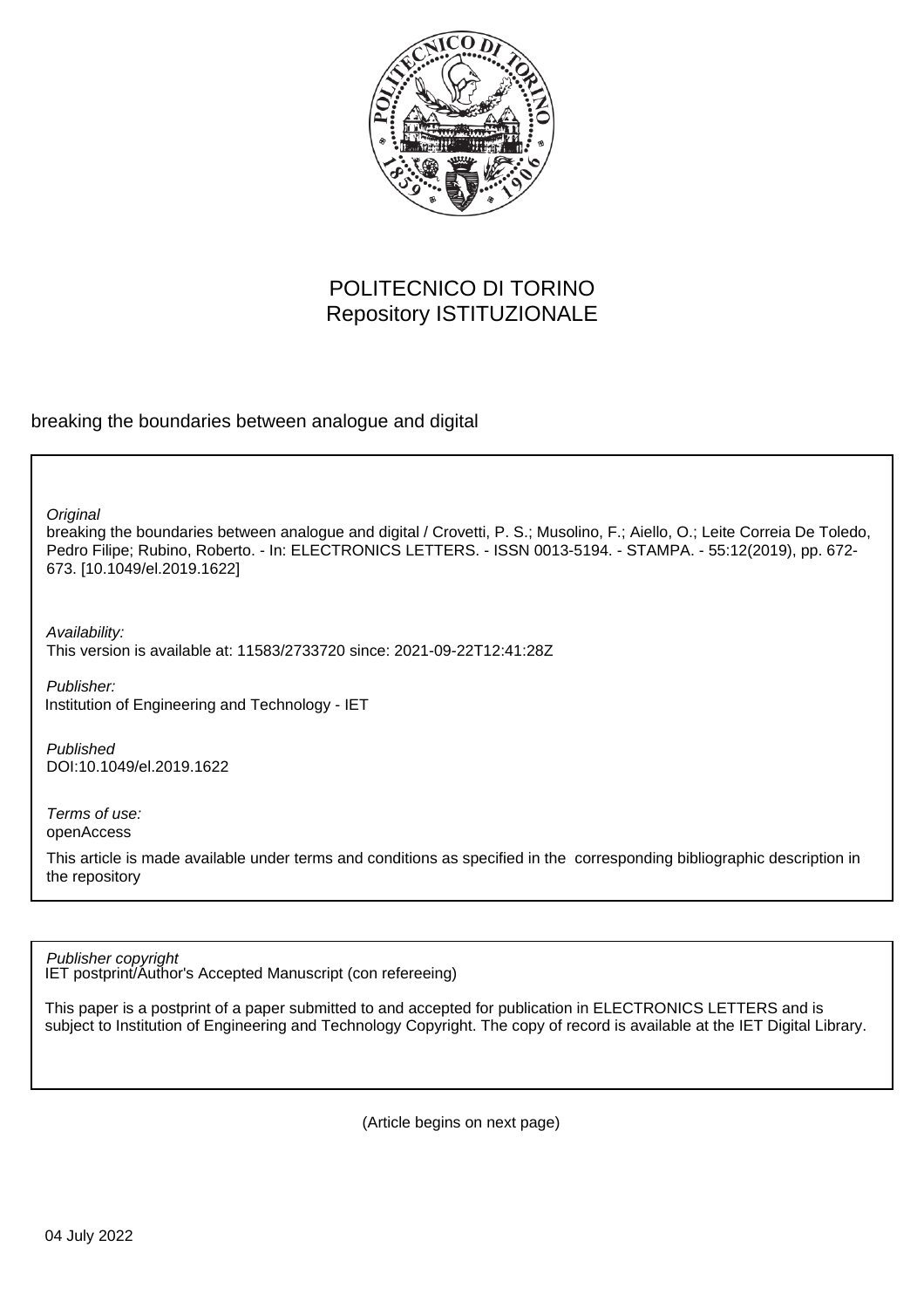

Subject Editor Paolo Crovetti spotlight on future information processing

# breaking the boundaries between analogue and digital<sup>®</sup>

P.S. Crovetti<sup>1</sup>, F. Musolino<sup>1</sup>, O. Aiello<sup>1</sup>, P. Toledo<sup>1</sup>, R. Rubino<sup>1</sup> *1Dept. of Electronics and Telecommunications,* 

*Politecnico di Torino, Italy*

Analogue integrated circuits do not take advantage of CMOS technology scaling and are fast becoming a bottleneck in terms of cost and performance of nanoscale integrated systems. Considering this, it has sometimes been wondered if analogue circuits are still necessary in the digital era. The common answer is that analogue circuitry will be always needed, at least in interface circuits exchanging information with an intrinsically analogue physical world.

However, deeper insight reveals that the physical world is less "intrinsically analogue" than it appears at first glance: matter is made up of atoms and molecules, which are discrete entities, fundamental physical quantities like electromagnetic radiation and electric charge are quantized and even in biological systems, information is transmitted in the form of discrete pulses. In other words, it appears more and more that a discrete, i.e. digital, underlying structure lies beneath our everyday analogue experience.

Indeed, based on Claude Shannon's information theory, information is itself discrete in nature. The engineering applications for computation and communication of this key result was one of the intuitions which started the digital revolution. But Shannon's results do not apply just to computers and communications, but to any signal and system at any level of abstraction, down to the physical level: time-varying electrical quantities processed by "analogue" devices, sensors and integrated circuits like operational amplifiers and voltage references are no exception.

Taking fully into account the discrete nature of information at the electrical level means giving up the familiar concept of "continuous-time, continuous-amplitude" analogue signals - which would carry an infinite amount of information at each single instant and are for that reason highly unrealistic - and paves the way to a completely different approach in the design of interface blocks of integrated circuits.

## What has been achieved thus far

In the above scenario, our research group at the department of Electronics and Telecommunications (DET), Politecnico di Torino, Italy, has since 2013 been trying to address present-day challenges on analogue interfaces in nano-electronic integrated systems from a novel perspective. Our goal is to develop digital circuits which can be programmed to directly interact with the physical world at the electrical level, grasping relevant information



**Voltage Follower Feedback configuration** 



from the environment and providing electrical outputs suitable to be directly applied to physical systems for practical purposes. In other words, our aim is to "translate" physical-level analogue functions into digital so that they can be implemented by true digital integrated circuits, which take full advantage of technology feature size and nower supply voltage scaling, robustness to mismatch and process variations, fully automated synthesis, layout, testing and re-configurability.

Image: From left to right: Roberto Rubino (MS Thesis Student), Dr. Orazio Aiello (Research Assistant and Marie Sklodowska Curie Fellow), Eng. Pedro Toledo (PhD Candidate), Prof. Paolo S. Crovetti, and Prof. Francesco Musolino. Figure 1: Digital based operational amplifier.

The possibility to literally "translate" into digital the function of operational amplifiers and voltage references, which can be regarded as the most "analogue" building blocks, has already been addressed. In addition, the feasibility of a "digital based" operational amplifier [1], made up just of true logic gates with a two-level output (i.e. not exploiting the analogue characteristics of digital gates), as shown in Fig.1 and of a microprocessor-based